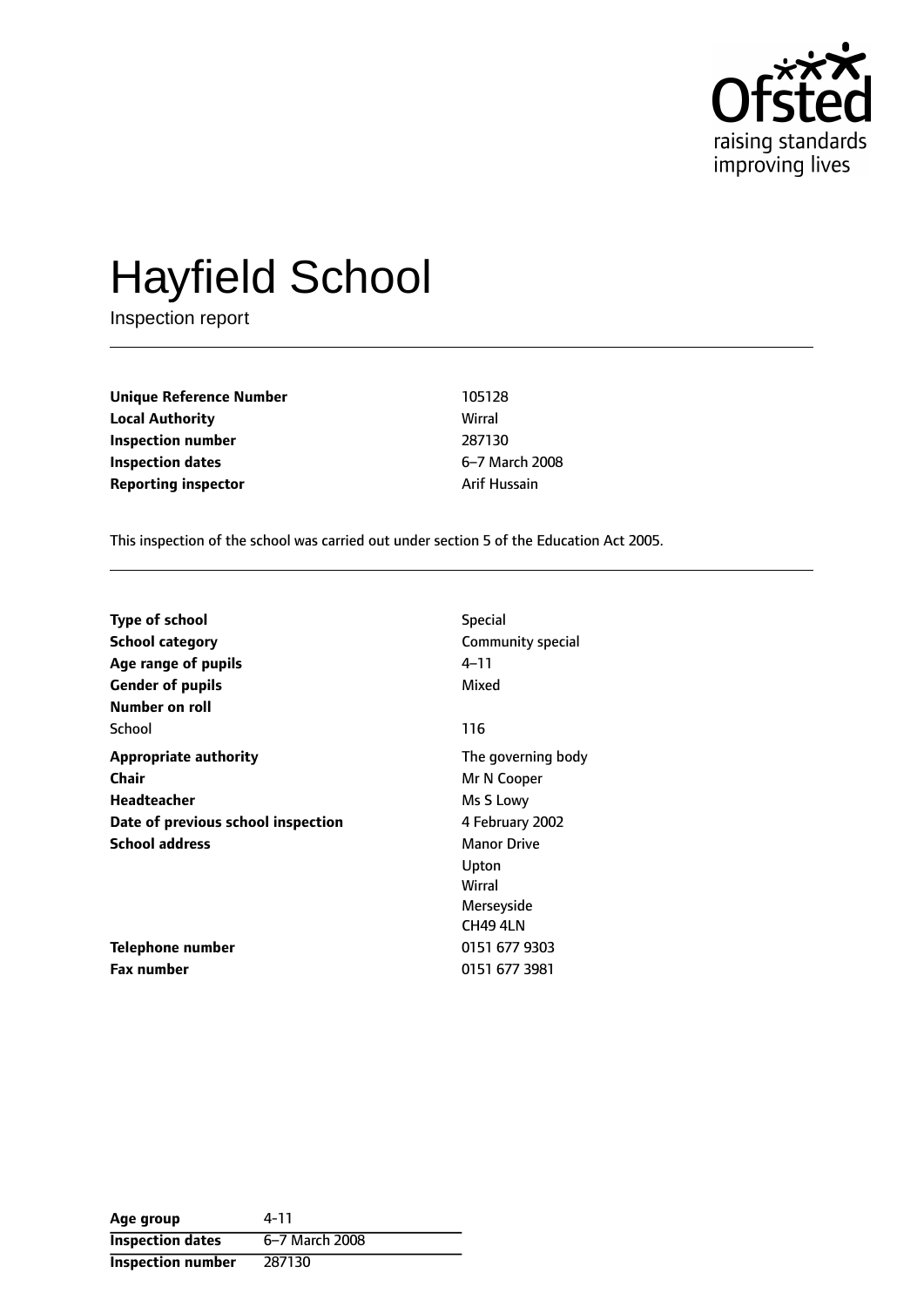.

© Crown copyright 2008

#### Website: www.ofsted.gov.uk

This document may be reproduced in whole or in part for non-commercial educational purposes, provided that the information quoted is reproduced without adaptation and the source and date of publication are stated.

Further copies of this report are obtainable from the school. Under the Education Act 2005, the school must provide a copy of this report free of charge to certain categories of people. A charge not exceeding the full cost of reproduction may be made for any other copies supplied.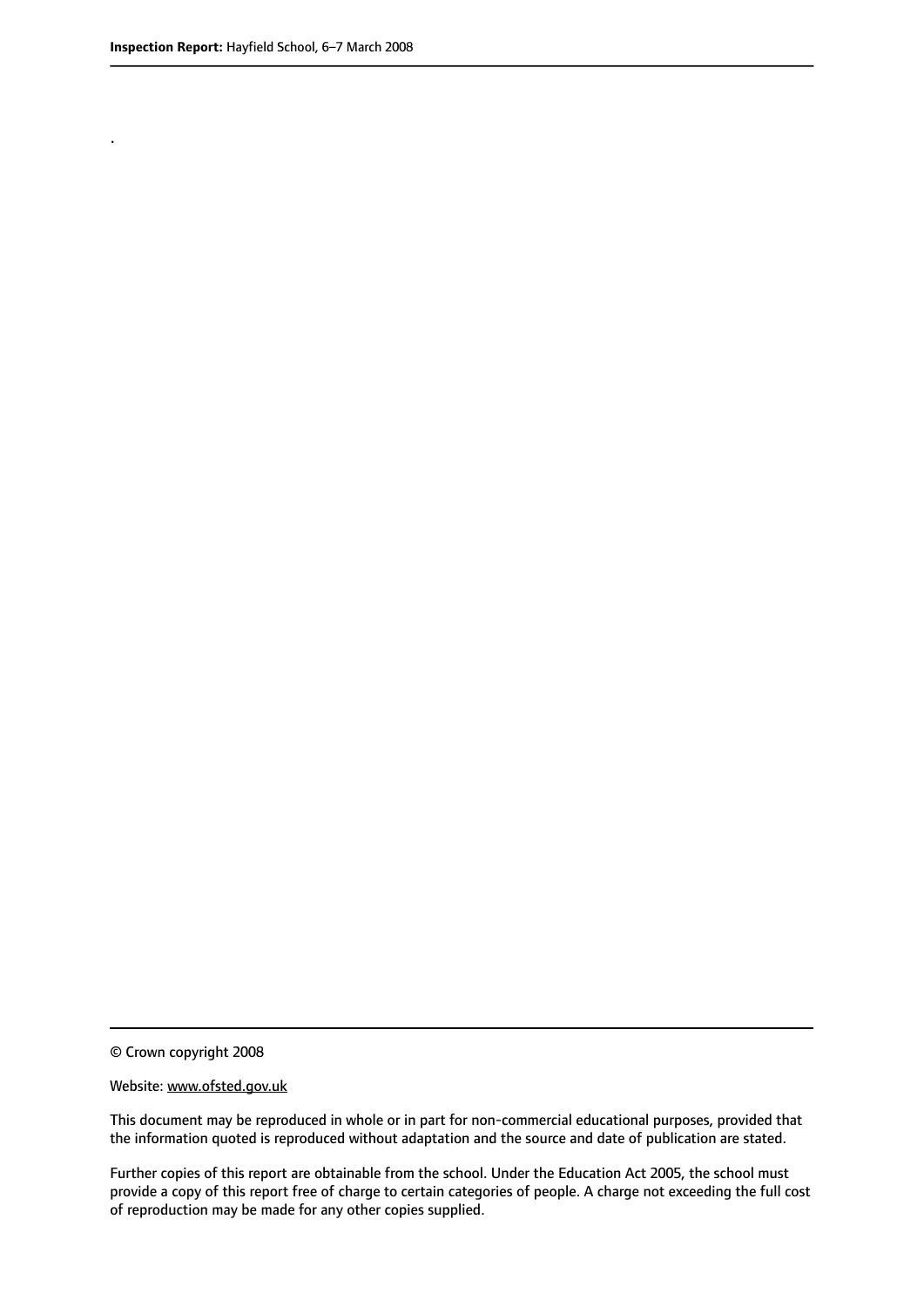# **Introduction**

The inspection was carried out by one Additional Inspector.

## **Description of the school**

Hayfield provides primary education for girls and boys who have statements of special educational need. Most have moderate learning difficulties. However, the proportion with more complex learning difficulties and/or disabilities has increased since the last inspection. At present, about a third of pupils have severe communication difficulties including autistic spectrum disorders. A very small number of pupils are from minority ethnic groups but none has English as an additional language. The school has achieved the Basic Skills Quality Mark, the National Healthy Schools Award, and the Activemark. It also has Investors in People Award, National Autistic Society Accreditation and the Wirral Inclusion Award.

#### **Key for inspection grades**

| Grade 1 | Outstanding  |
|---------|--------------|
| Grade 2 | Good         |
| Grade 3 | Satisfactory |
| Grade 4 | Inadequate   |
|         |              |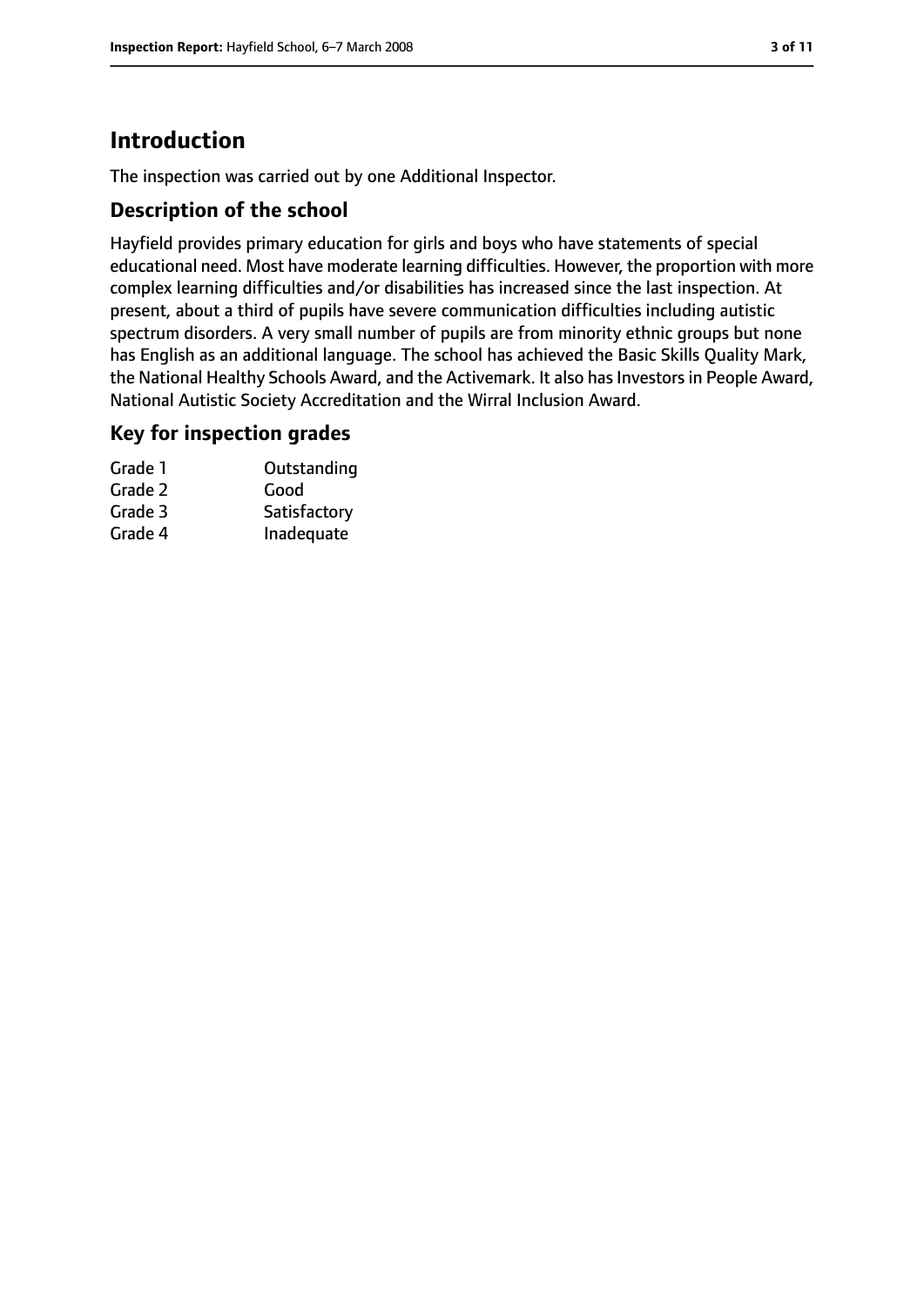# **Overall effectiveness of the school**

#### **Grade: 1**

This is an outstandingly effective school. Parents rate it very highly and credit the staff with helping their children to grow in confidence by providing so well for pupils' emotional, social and academic needs. The standards of children entering the Foundation Stage (Nursery and Reception) are, because of their learning difficulties and/or disabilities, well below those expected for their age. However, they make good progress towards their early learning goals. In Key Stages 1 and 2, while pupils' standards remain below age related expectations, their progress is exceptional. They make very rapid gains in English, mathematics, science and information and communication technology (ICT). This excellent achievement is brought about by the outstanding quality of teaching and learning. Teachers are very enthusiastic and this rubs off on pupils, making them very interested in their work and eager to learn. Teachers and teaching assistants are very highly trained in meeting the wide range of learning needs found within the school. This ensures that individual pupils are provided for very well.

The school's success is underpinned by particularly effective relationships with parents and the wider community. Links with mainstream schools are firmly established through the school's highly regarded outreach services. These enable others to access the school's wealth of knowledge and expertise, especially in working with pupils who have autistic spectrum disorders. Around a quarter of pupils attend mainstream schools to take part in a wide variety of learning activities. Mainstream inclusion was the only issue identified for improvement at the last inspection and the school has addressed it very well.

Personal development is outstanding because pupils receive excellent care, support and quidance. Pupils blossom into very mature, caring and considerate young citizens. The curriculum is good and meets pupils' needs and interests well. Pupils love school and this is reflected in outstanding rates of attendance and excellent attitudes to learning. Pupils adopt healthy lifestyles particularly well. There is a very high level of participation in activities such as 'brain gym', lunchtime sports and horse riding. Behaviour is outstanding. Pupils feel safe and say that there is no bullying. Their contribution to the community is excellent. The school council has a very strong voice and has made excellent suggestions for school improvement. Play leaders take their roles very seriously. They sum up their duties succinctly by saying, 'We help the little ones by sorting out games and making sure they don't fall down in the playground.' Pupils are especially well prepared for their future economic well-being.

Leadership and management are outstanding. The headteacher's clear vision and determination for excellence has been instrumental in improving the school since the last inspection. All leaders, managers and staff share a common sense of purpose. They place pupils' progress and well-being above all else and work very effectively in partnership with other agencies to ensure this. Procedures to safeguard learners meet government requirements and are reviewed frequently. There is exemplary commitment to equality of opportunity and to the elimination of discrimination so that all pupils can do as well as possible. Governance is outstanding. The governing body is very supportive and has successfully pursued initiatives such as healthy eating. The school checks pupils' achievements very thoroughly, recording even the smallest gains in knowledge and understanding. Any underperformance is identified quickly and is very effectively addressed through excellent support. The school was judged as very good at the last inspection. Many positive developments since then demonstrate an excellent improvement and capacity to continue to improve. Resources are used very effectively and efficiently. The school provides outstanding value for money.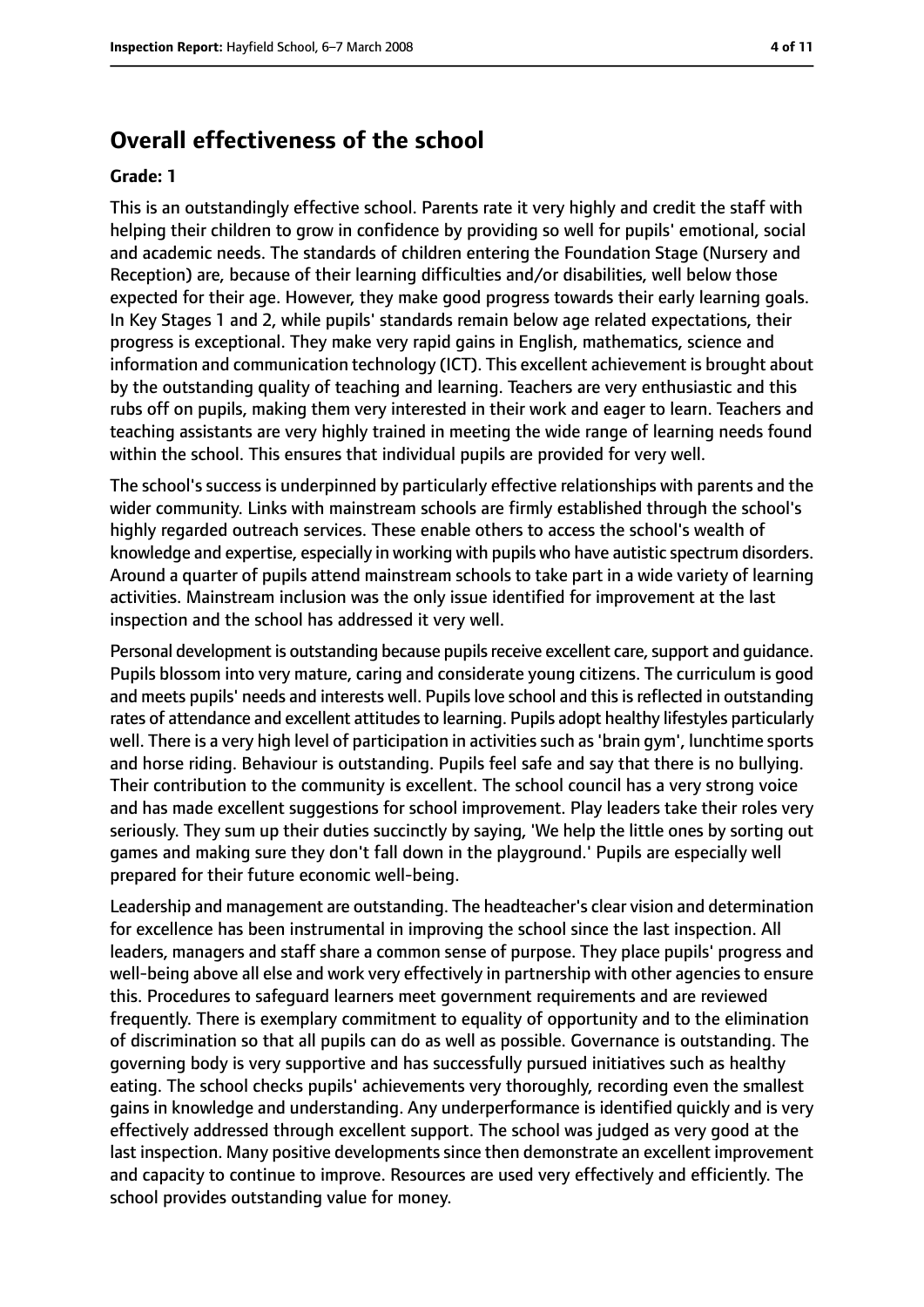## **Effectiveness of the Foundation Stage**

#### **Grade: 2**

The Foundation Stage is effective and ensures that children make a good start to school life. Children settle into learning routines very quickly because of the very positive learning ethos and excellent staff support. The great majority of children make good progress in all areas of learning including communication, mathematical, personal and social development. Children make excellent progress in their creative and physical development. Teaching is good and, on occasions, outstanding. Good improvements have taken place since the last inspection, as a result of strong leadership and management. The curriculum is good. However, insufficient use is made of the sensory room to broaden the learning experiences and improve the progress of children who would particularly benefit from this resource.

## **What the school should do to improve further**

■ Improve achievement in the Foundation Stage, especially in communication, mathematical and personal and social development so that there is excellent progress in all areas of learning.

# **Achievement and standards**

#### **Grade: 1**

Pupils entering Year 1 are well prepared to learn. Whatever their learning difficulties and/or disabilities, they make excellent progress by the time they leave in Year 6.

The school focuses strongly on communication and language development and so pupils make exceptional progress in this area. Pupils who have little or no oral language learn to make excellent use of symbols, pictures and aids that enable them to organise their thoughts, understand others and make themselves understood. Every opportunity is taken to promote a love of books and this has resulted in excellent progress in reading. A class-led assembly about the Second World War illustrated the effective use the school makes of role play to develop speaking. Pupils gave stunning performances. Immaculately dressed, the soldiers, civilians and evacuees spoke very clearly as they proudly played out their roles.

# **Personal development and well-being**

#### **Grade: 1**

Pupils' outstanding personal development makes an excellent contribution to learning. They are strongly committed to fairness and equality. They are often very moved by injustice or inspired by what they learn about human achievements. Recent class writing about the Second World War includes this deeply felt verse written in response to the story of Anne Frank.

'Made to wear a star, unkind, unkind, unkind. Never be unkind to Jews again, remember, remember, remember. Anne Frank and family died but father and diary survived. Thanks, thanks, thanks'.

At every opportunity pupils spontaneously celebrate each other's achievements with warm applause. Relationships between pupils are excellent. Parents confirm that their children are managed especially well and that behaviour is excellent. Spiritual, moral, social and cultural development is outstanding. Pupils understand that they live in a multi-ethnic society and that there is a need to maintain good race relations.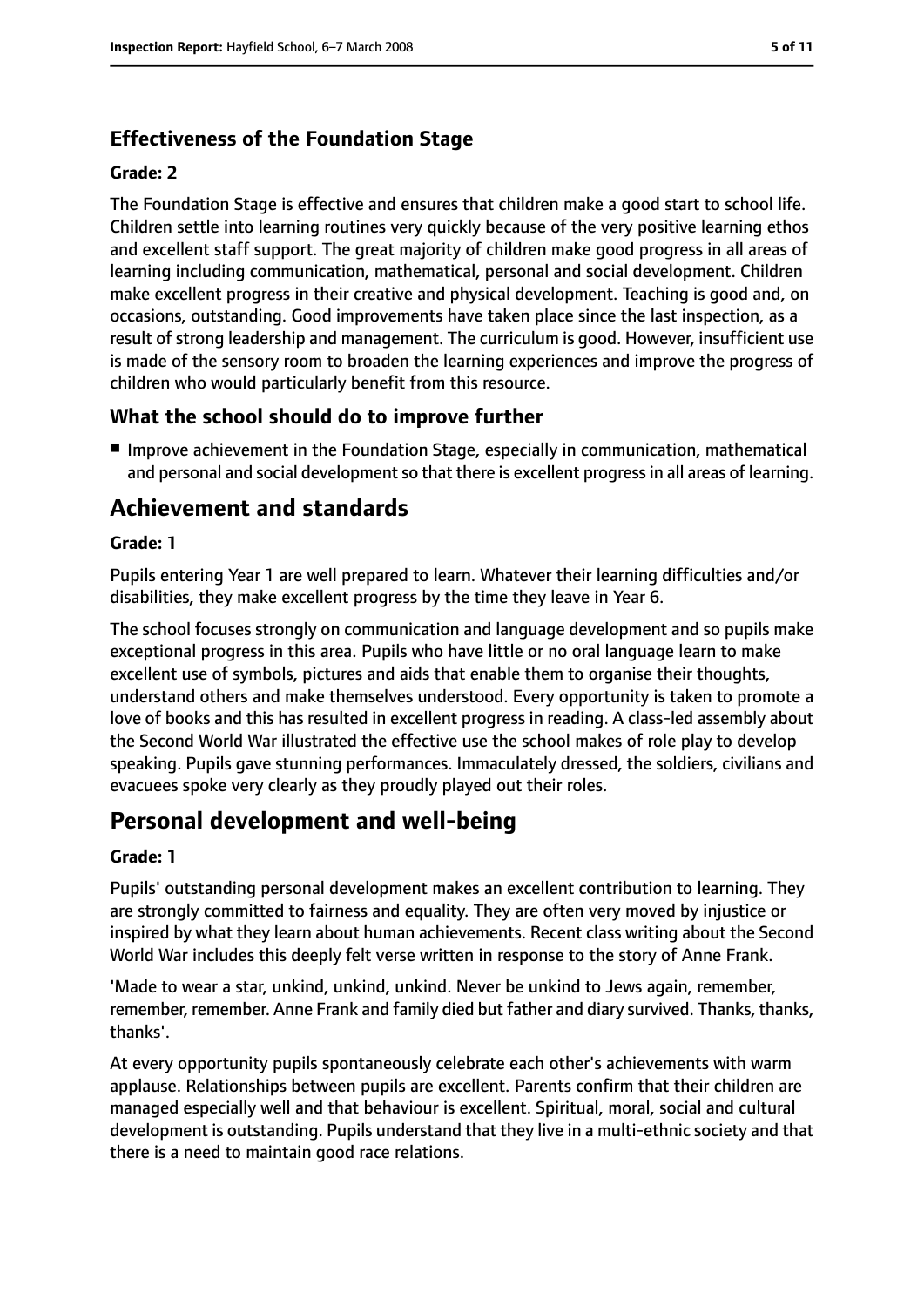# **Quality of provision**

## **Teaching and learning**

#### **Grade: 1**

Excellent features of teaching include the emphasis on developing communication and basic skills, effective use of learning resources, presentation that captures and sustains pupils' interest and a brisk pace in lessons. Consequently, pupils are engaged very well in learning and achieve especially well. Teaching assistants make an outstanding contribution to the success of lessons through very skilful support. Pupils evidently enjoy sharing their views and ideas with others and are frequently on the edge of their seats as they excitedly answer teachers' questions. Assessment and marking of work are outstanding. The information collected is used very effectively to ensure that all pupils reach challenging targets. Teachers keep pupils informed about how well they are getting on and what they will need to do in order to improve.

#### **Curriculum and other activities**

#### **Grade: 2**

The curriculum overall is good with some outstanding features in Key Stage 1 and Key Stage 2. Very good provision for literacy, numeracy and ICT helps all pupils to prepare especially well for the future. Personal, social, health and citizenship education is excellent for pupils in Years 1 to 6 and results in exceptional personal development outcomes. Pupils enjoy many sports including swimming, golf and judo. This makes a very good contribution to physical development. Visits out of school are plentiful and support cultural development very well. Residential opportunities are good because several year groups can take part in activities designed to support learning and develop independence. Visitors include an advanced skills French teacher who works with classes once a week. Creativity in learning is effectively promoted through art, music and dance. For junior pupils the sensory room is well used to support specific learning difficulties and/or disabilities. However, children in the Foundation Stage have missed out on this opportunity and have only recently begun to have their learning enriched by use of the sensory room.

#### **Care, guidance and support**

#### **Grade: 1**

Parents are greatly impressed by the care and guidance the school gives to their children. One parent wrote to the inspector, which is typical of the views of others, to say, 'My daughter was a very timid child with specific development difficulties. She has made excellent progress and is now happy and outgoing. She has made giant strides in her learning because of the wonderful support she is given.' Arrangements to ensure child protection, health and safety are securely in place. Risk assessments are undertaken to ensure that the learning experiences the school offers to its pupils are as safe as possible. High levels of staff training ensure that pupils receive skilful and very effective support. This is a key factor in pupils' outstanding personal development and helps them to achieve as well as they can. Pupils respond especially well to incentives and rewards for good behaviour and achievement. Celebration assemblies are frequently held and are very effective in raising pupils'self-esteem and confidence. The school's excellent links with medical practitioners, therapists and advisory groups are very effective in promoting the well-being of pupils and their families, particularly the most vulnerable.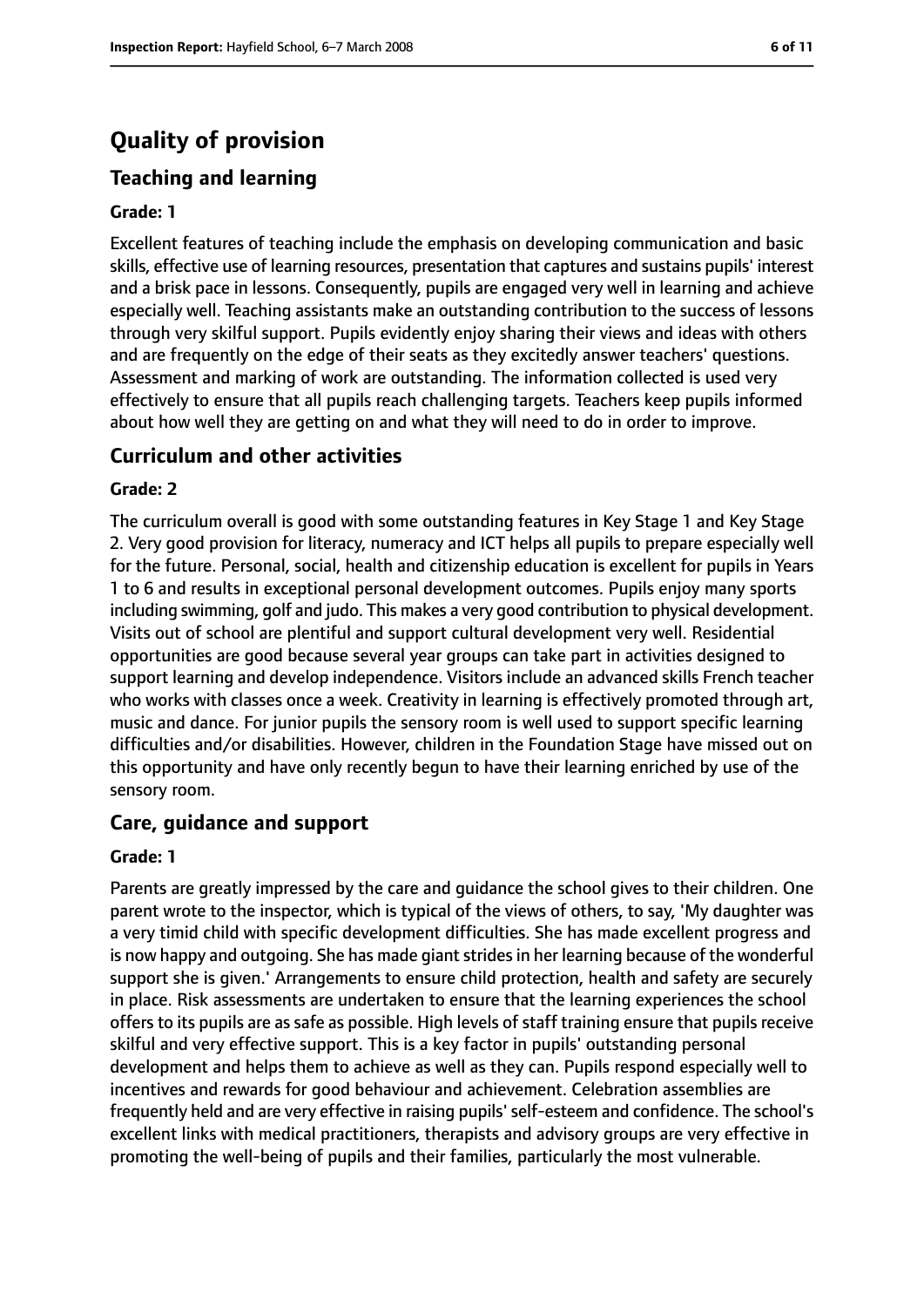# **Leadership and management**

#### **Grade: 1**

The leadership of the school is very successfully focused on achievement and promoting the personal development and well-being of all pupils. There is a common sense of purpose set by the governors and the leadership across the school. Inclusion is at the heart of the school's work. Excellent checking of pupils' achievements ensures that all groups of pupils achieve as well as they can, including vulnerable pupils and pupils from different ethnic minority groups. Target-setting systems for pupils are very rigorous and successful. The quality of teaching and learning is checked frequently to make sure that as much progress as possible is made in lessons. Self-evaluation is broadly accurate and closely matches inspection findings. The school deservedly has an excellent reputation in the community. The number of glowing letters from parents about this school is very impressive. Resources such as interactive whiteboards are used very effectively to support learning. The school runssmoothly on a day-to-day basis with office staff making an excellent contribution.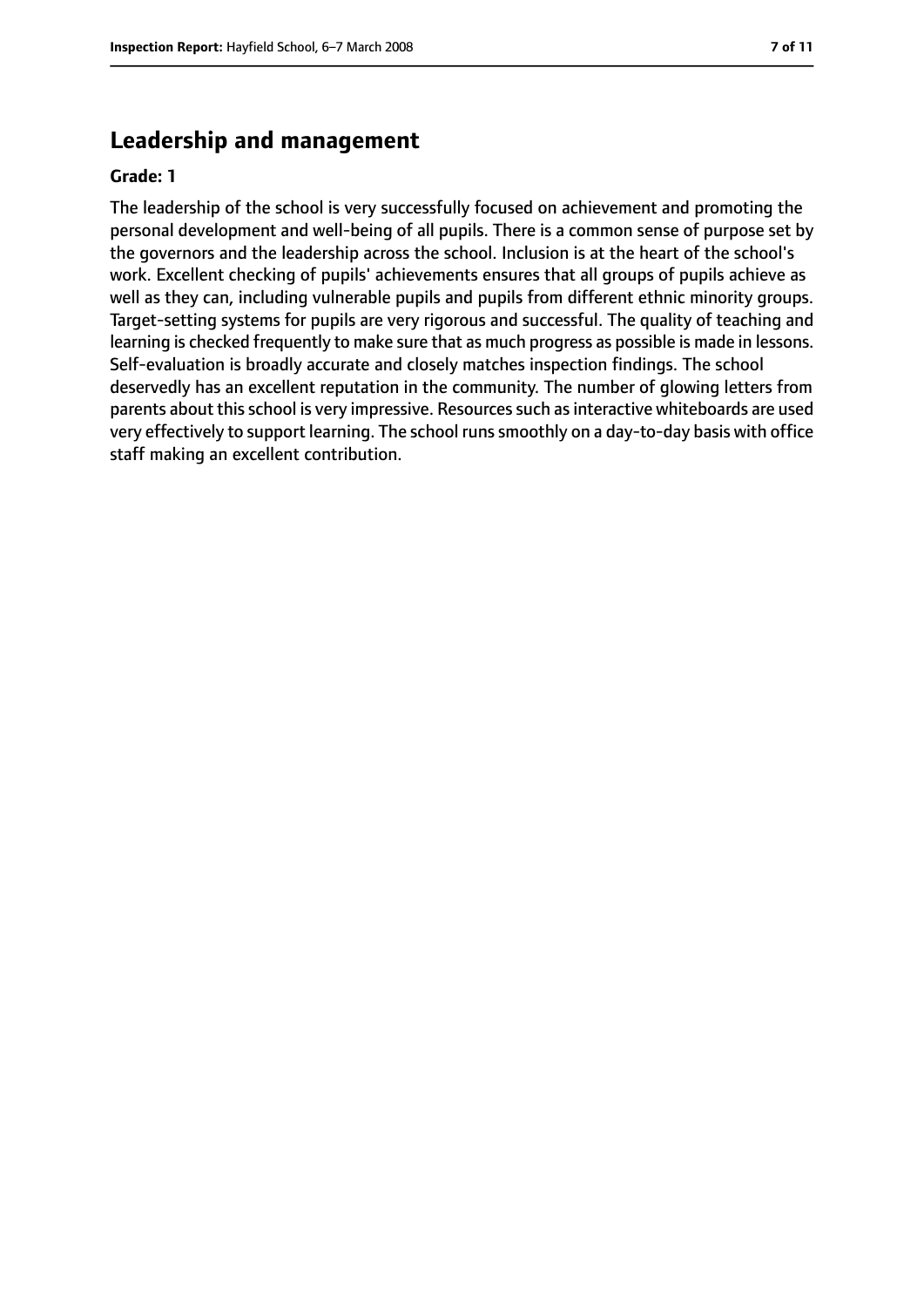**Any complaints about the inspection or the report should be made following the procedures set out in the guidance 'Complaints about school inspection', which is available from Ofsted's website: www.ofsted.gov.uk.**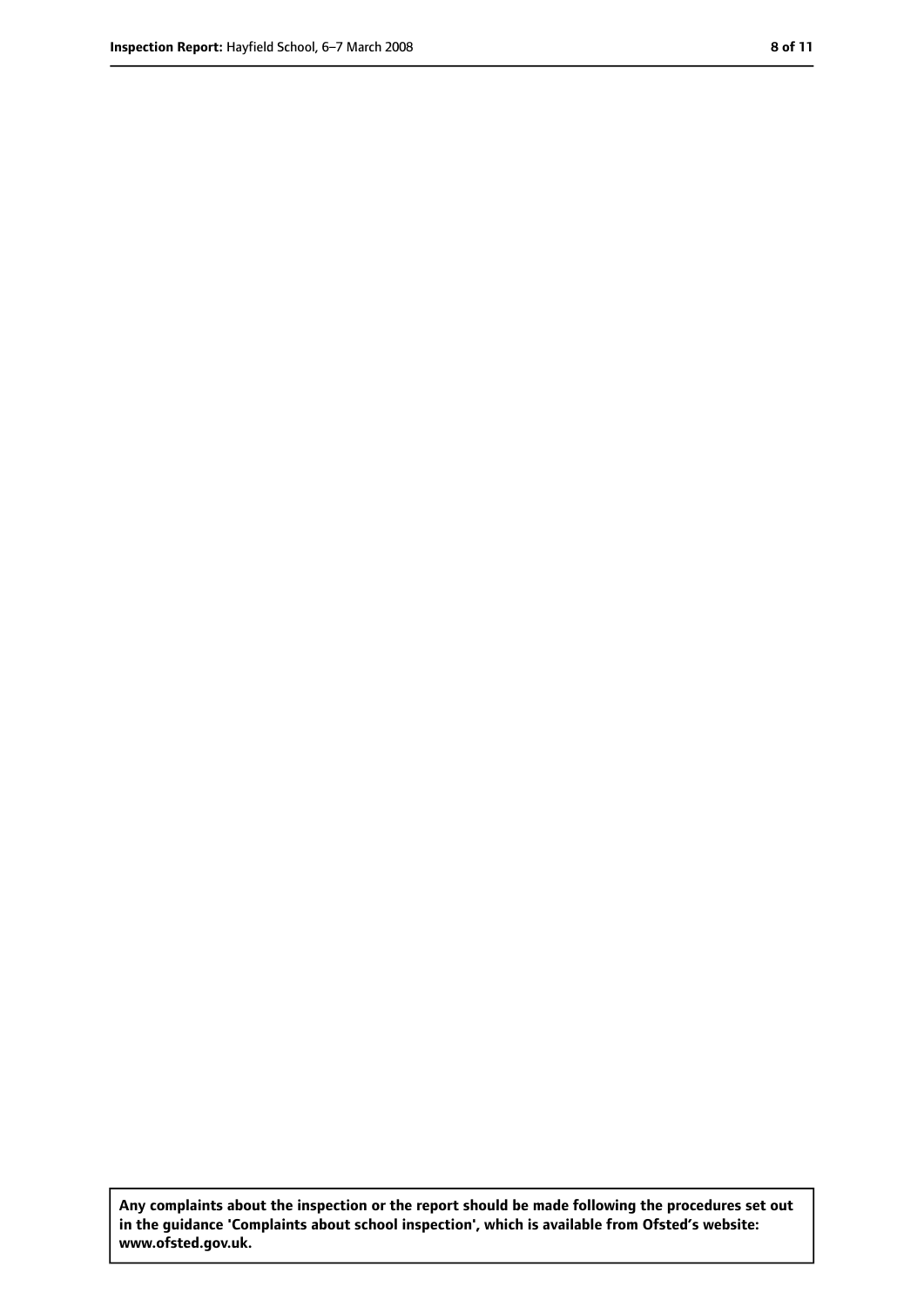#### **Annex A**

# **Inspection judgements**

| $^{\circ}$ Key to judgements: grade 1 is outstanding, grade 2 good, grade 3 satisfactory, and | School         |
|-----------------------------------------------------------------------------------------------|----------------|
| arade 4 inadequate                                                                            | <b>Overall</b> |

# **Overall effectiveness**

| How effective, efficient and inclusive is the provision of education, integrated<br>care and any extended services in meeting the needs of learners? |     |
|------------------------------------------------------------------------------------------------------------------------------------------------------|-----|
| Effective steps have been taken to promote improvement since the last<br>inspection                                                                  | Yes |
| How well does the school work in partnership with others to promote learners'<br>well-being?                                                         |     |
| The effectiveness of the Foundation Stage                                                                                                            |     |
| The capacity to make any necessary improvements                                                                                                      |     |

## **Achievement and standards**

| How well do learners achieve?                                                                               |  |
|-------------------------------------------------------------------------------------------------------------|--|
| $\mathsf I$ The standards <sup>1</sup> reached by learners                                                  |  |
| How well learners make progress, taking account of any significant variations between<br>groups of learners |  |
| How well learners with learning difficulties and disabilities make progress                                 |  |

## **Personal development and well-being**

| How good is the overall personal development and well-being of the<br>learners?                                  |  |
|------------------------------------------------------------------------------------------------------------------|--|
| The extent of learners' spiritual, moral, social and cultural development                                        |  |
| The extent to which learners adopt healthy lifestyles                                                            |  |
| The extent to which learners adopt safe practices                                                                |  |
| How well learners enjoy their education                                                                          |  |
| The attendance of learners                                                                                       |  |
| The behaviour of learners                                                                                        |  |
| The extent to which learners make a positive contribution to the community                                       |  |
| How well learners develop workplace and other skills that will contribute to<br>their future economic well-being |  |

## **The quality of provision**

| How effective are teaching and learning in meeting the full range of the<br>learners' needs?          |  |
|-------------------------------------------------------------------------------------------------------|--|
| How well do the curriculum and other activities meet the range of needs<br>and interests of learners? |  |
| How well are learners cared for, quided and supported?                                                |  |

 $^1$  Grade 1 - Exceptionally and consistently high; Grade 2 - Generally above average with none significantly below average; Grade 3 - Broadly average to below average; Grade 4 - Exceptionally low.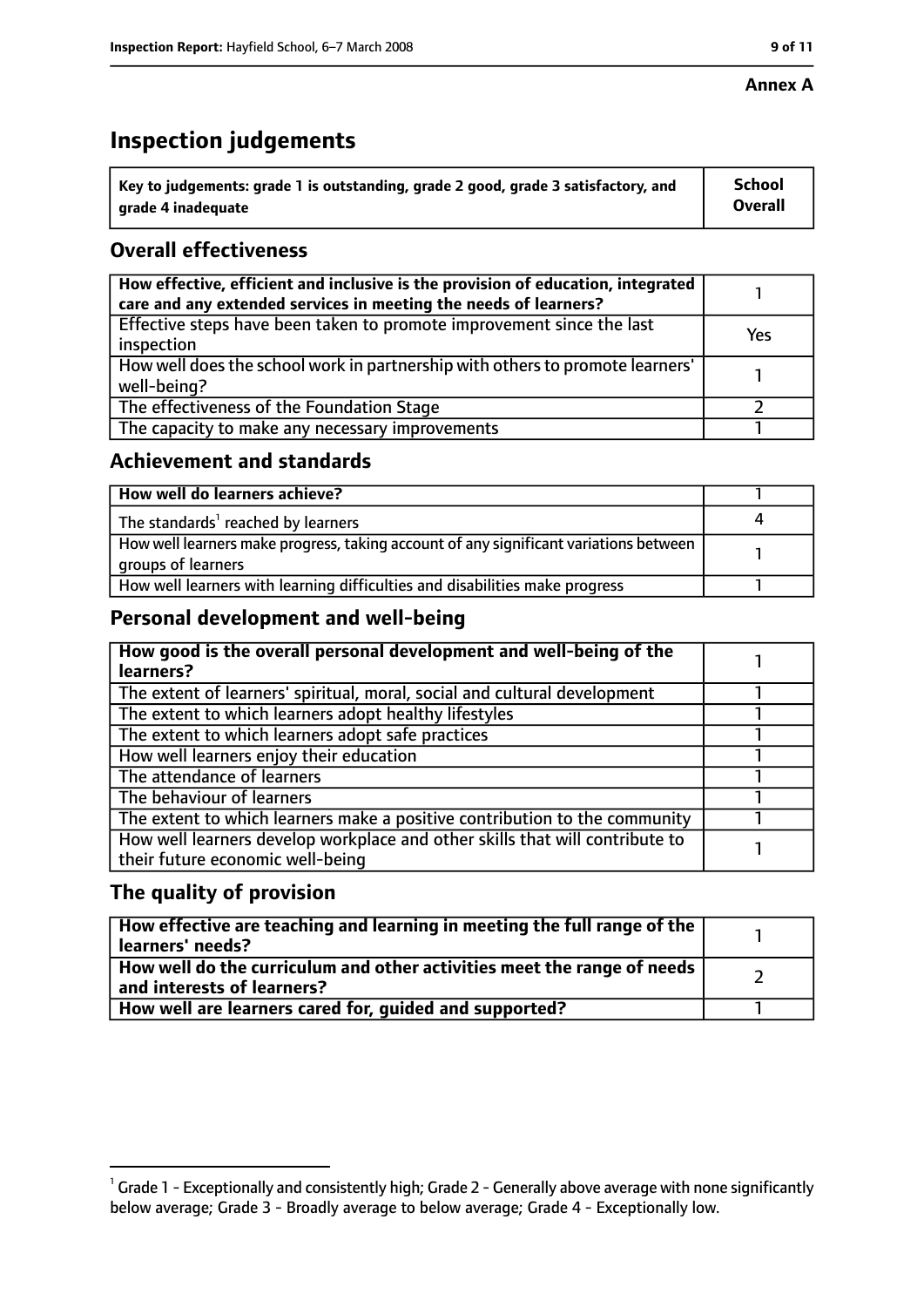# **Annex A**

# **Leadership and management**

| How effective are leadership and management in raising achievement<br>and supporting all learners?                                              |     |
|-------------------------------------------------------------------------------------------------------------------------------------------------|-----|
| How effectively leaders and managers at all levels set clear direction leading<br>to improvement and promote high quality of care and education |     |
| How effectively leaders and managers use challenging targets to raise standards                                                                 |     |
| The effectiveness of the school's self-evaluation                                                                                               |     |
| How well equality of opportunity is promoted and discrimination tackled so<br>that all learners achieve as well as they can                     |     |
| How effectively and efficiently resources, including staff, are deployed to<br>achieve value for money                                          |     |
| The extent to which governors and other supervisory boards discharge their<br>responsibilities                                                  |     |
| Do procedures for safequarding learners meet current government<br>requirements?                                                                | Yes |
| Does this school require special measures?                                                                                                      | No  |
| Does this school require a notice to improve?                                                                                                   | No  |